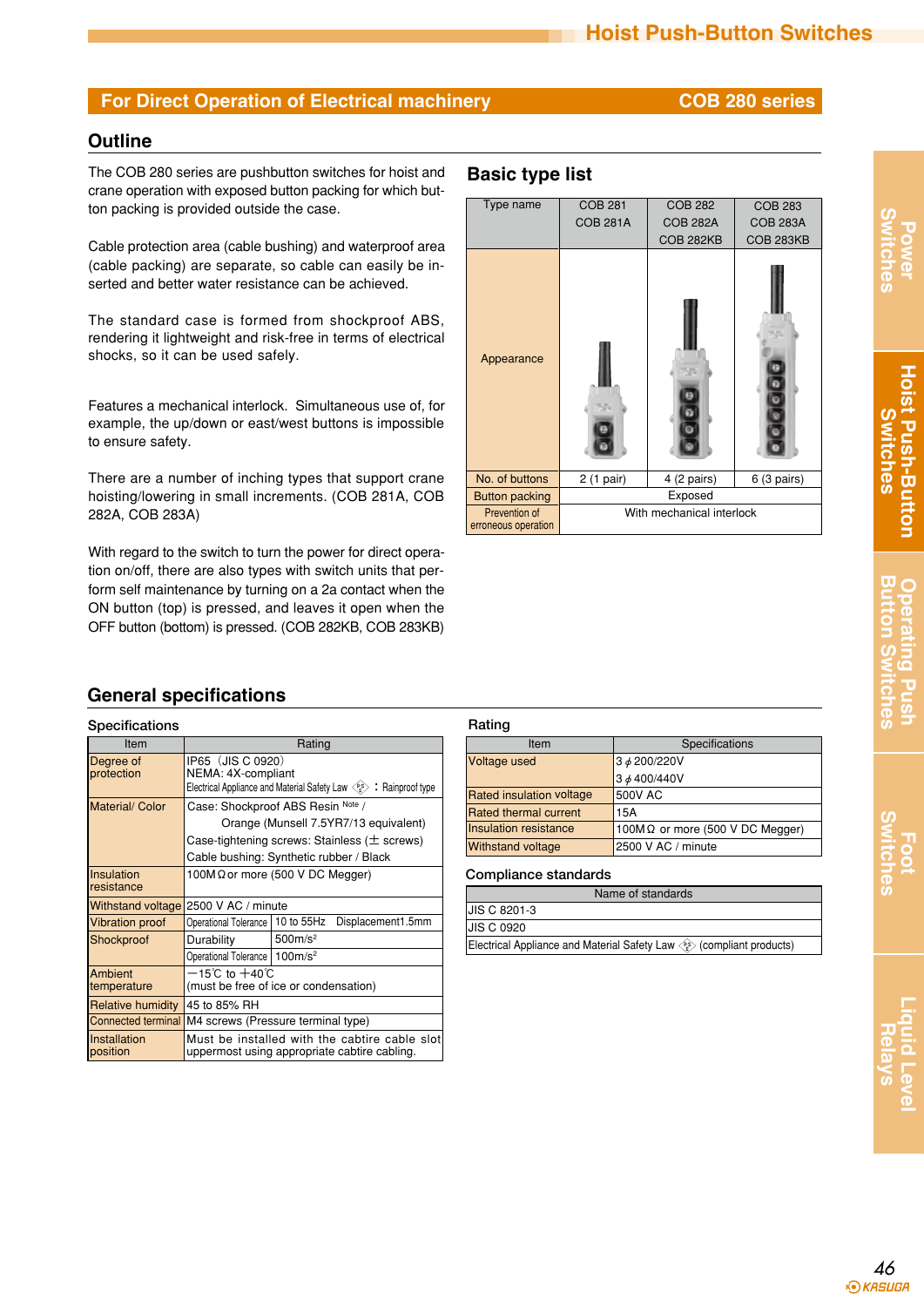# **Product List**

| No. of              | Characteristics    | Type             | Maximum applicable                | Included cable bushing              | Included marking                 | Contact                                   | General |
|---------------------|--------------------|------------------|-----------------------------------|-------------------------------------|----------------------------------|-------------------------------------------|---------|
| buttons             |                    |                  | electrical machinery              | (Applicable cable diameter)         | board                            | arrangement                               | mass(g) |
|                     |                    |                  | capacity $3 \phi$ 200/220V range) |                                     |                                  |                                           |         |
|                     |                    |                  | 400/440V                          |                                     |                                  |                                           |         |
|                     |                    | <b>COB 281</b>   | 2.2 kW                            | COB <sub>A2</sub>                   | Up. Down                         | 2NO-2NO                                   | 300     |
| $(1$ pair)          | For inching        | <b>COB 281A</b>  | 1.5 kW                            | $(\phi 10.3 \text{ to } \phi 13.5)$ |                                  |                                           |         |
|                     |                    | <b>COB 282</b>   | 2.2 kW $\times$ 2                 | COB <sub>B1</sub>                   |                                  | Up. Down, East. 2NO-2NO-2NO-              | 460     |
| (2 pairs)           | For inching        | <b>COB 282A</b>  | $1.5$ kW $\times$ 2               | $(d)$ 13.3 to $d$ 16.5)             | West, South, North 2NO           |                                           |         |
|                     | With On/Off switch | <b>COB 282KB</b> | 2.2 kW $\times$ 1                 | COB <sub>A2</sub>                   |                                  | On, Off, Up, Down 2NO-Off-2NO-2NO         |         |
|                     | unit Note          |                  |                                   | $($ $\phi$ 10.3 to $\phi$ 13.5)     |                                  |                                           |         |
| <sup>6</sup>        |                    | <b>COB 283</b>   | 2.2 kW $\times$ 3                 | COB <sub>B2</sub>                   |                                  | Up. Down, East. 2NO-2NO-2NO-              | 630     |
| $(3 \text{ pairs})$ | For inching        | <b>COB 283A</b>  | $1.5$ kW $\times$ 3               | $(d)$ 16.3 to $d$ 19.5)             | West, South, North   2NO-2NO-2NO |                                           |         |
|                     | With On/Off switch | <b>COB 283KB</b> | 2.2 kW $\times$ 2                 | COB <sub>B1</sub>                   |                                  | On, Off, Up, Down, East, 2NO-Off-2NO-2NO- |         |
|                     | unit Note          |                  |                                   | $(d)$ 13.3 to $d$ 16.5)             | West, South, North               | 2NO-2NO                                   |         |

**Remarks** :

**1.** Tightening up method is adopted to secure the cable within the case for standard products. Steel core attachment board is also available.

**2.** Please refer to "Cable bushing in Option" for installation of cable bushing.

## **Option**

### **Cable bushing**

It is dangerous to use the standard cable bushing included with this product with inappropriate cabling, as rainwater may easily enter the switch. Please purchase the appropriate cable bushing.

### **・How to install the cable bushing**

The cable is fed through the bushing holder, bushing, and packing in that order, and the tightening screw used to secure the bushing holder firmly to the case. Two packings are prepared as a set. Check the cable range displayed on the packing, and separate off the applicable one.

| Cable bushing | Applicable cable           | Packing                             | <b>Bush</b> |
|---------------|----------------------------|-------------------------------------|-------------|
| type name     | diameter range             | (waterproof area) (protection area) |             |
| <b>COB A1</b> | $\phi$ 7.5 to $\phi$ 10.5  | CC-A1                               | ICB-A       |
| <b>COB A2</b> | $\phi$ 10.3 to $\phi$ 13.5 | $ CC-A2 $                           |             |
| <b>COB B1</b> | $\phi$ 13.3 to $\phi$ 16.5 | $ CC-B1$                            | ICB-B       |
| <b>COB B2</b> | $\phi$ 16.3 to $\phi$ 19.5 | $ CC-B2 $                           |             |

**Remark :** C7 to CA20 for COB 70 series can also be used.





### **Button characters**

An extensive range of markings boards is available in addition to the markings board included. Characters other than the following can also be produced. Please contact us for further details.

| , [切] $\left( \text{E} \right)$ $\left( \text{F} \right)$ $\left( \text{F} \right)$ $\left( \text{F} \right)$ $\left( \text{F} \right)$ $\left( \text{F} \right)$ $\left( \text{F} \right)$ $\left( \text{F} \right)$ $\left( \text{F} \right)$ $\left( \text{F} \right)$<br>$\mathcal{L}$                                                                                                                                                                                                                                                                                                                                                                                                                      | $\mathbb{I}$ (低) (重) (雫) (雪) (髻) (耋)<br>高                                                                                                                                                                                                             |
|-----------------------------------------------------------------------------------------------------------------------------------------------------------------------------------------------------------------------------------------------------------------------------------------------------------------------------------------------------------------------------------------------------------------------------------------------------------------------------------------------------------------------------------------------------------------------------------------------------------------------------------------------------------------------------------------------------------------|-------------------------------------------------------------------------------------------------------------------------------------------------------------------------------------------------------------------------------------------------------|
| $\left[\stackrel{\leftrightarrow}{\mathfrak{m}}\right]\left[\stackrel{\leftrightarrow}{\mathcal{R}}\right]\left[\stackrel{\leftrightarrow}{\mathcal{K}}\right]\left[\stackrel{\leftrightarrow}{\mathcal{R}}\right]\left[\stackrel{\leftrightarrow}{\mathcal{R}}\right]\left[\stackrel{\leftrightarrow}{\mathfrak{m}}\right]\left[\stackrel{\leftrightarrow}{\mathfrak{m}}\right]\left[\stackrel{\leftrightarrow}{\mathfrak{m}}\right]\left[\stackrel{\leftrightarrow}{\mathfrak{m}}\right]\left[\stackrel{\leftrightarrow}{\mathfrak{m}}\right]\left[\stackrel{\leftrightarrow}{\mathfrak{m}}\right]\left[\stackrel{\leftrightarrow}{\mathfrak{m}}\right]\left[\stackrel{\leftrightarrow}{\mathfrak{m}}\right]$ | $\left[\widehat{\mathsf{m}}\right]\left[\widehat{\mathsf{\pi}}\right]\left[\widehat{\mathsf{\pi}}\right]\left[\widehat{\mathsf{\Xi}}\right]\left[\widehat{\mathsf{\Xi}}\right]\left[\widehat{\mathsf{\Xi}}\right]\left[\widehat{\mathsf{\Xi}}\right]$ |
| (停) (開) (閉) (非) (霧) (ON) (OFF) (UP) [00M) (U) (D) [AST)                                                                                                                                                                                                                                                                                                                                                                                                                                                                                                                                                                                                                                                         | $[h$ $(1)$<br>(田) (東)<br><b>OUT</b><br>(2)(N)                                                                                                                                                                                                         |
| $[MEST]$ (sout) $[NORT]$ $[EC]$ $[VV]$ $[S]$ $[N]$ $[FOR]$ $[RED]$ $[STOP]$ $[F]$ $[R]$                                                                                                                                                                                                                                                                                                                                                                                                                                                                                                                                                                                                                         | (STOP)<br>非                                                                                                                                                                                                                                           |
| (L)                                                                                                                                                                                                                                                                                                                                                                                                                                                                                                                                                                                                                                                                                                             | $\times 2$<br>$\times 1$<br>$*2$<br>※1 Plain red ※2 Red characters                                                                                                                                                                                    |

Markings sheet (COB80No804)

| æ<br>= |
|--------|
|--------|

## **Standard markings (Black characters) Special markings (Black characters)**

| $\left[\begin{matrix} \begin{bmatrix} \mathbf{f} \\ \mathbf{f} \end{bmatrix} \begin{bmatrix} \mathbf{f} \\ \mathbf{f} \end{bmatrix} \begin{bmatrix} \mathbf{f} \\ \mathbf{f} \end{bmatrix} \begin{bmatrix} \mathbf{f} \\ \mathbf{f} \end{bmatrix} \begin{bmatrix} \mathbf{f} \\ \mathbf{f} \end{bmatrix} \begin{bmatrix} \mathbf{f} \\ \mathbf{f} \end{bmatrix} \begin{bmatrix} \mathbf{f} \\ \mathbf{f} \end{bmatrix} \begin{bmatrix} \mathbf{f} \\ \mathbf{f} \end{bmatrix} \begin{bmatrix} \mathbf{f} \\$ |
|--------------------------------------------------------------------------------------------------------------------------------------------------------------------------------------------------------------------------------------------------------------------------------------------------------------------------------------------------------------------------------------------------------------------------------------------------------------------------------------------------------------|
| $\left[\widehat{\mathsf{m}}\right]\left[\widehat{\mathsf{m}}\right]\left[\widehat{\mathsf{m}}\right]\left[\widehat{\mathsf{m}}\right]\left[\widehat{\mathsf{m}}\right]\left[\widehat{\mathsf{m}}\right]\left[\widehat{\mathsf{m}}\right]\left[\widehat{\mathsf{m}}\right]\left[\widehat{\mathsf{m}}\right]\left[\widehat{\mathsf{m}}\right]$<br>(吸                                                                                                                                                           |
| $[\frac{1}{2}]$ (1) (2) (IN) (OUT) (U <sub>1</sub> ) (U <sub>2</sub> ) (D <sub>1</sub> ) (D <sub>2</sub> ) (A)<br>「単」                                                                                                                                                                                                                                                                                                                                                                                        |
|                                                                                                                                                                                                                                                                                                                                                                                                                                                                                                              |
| $\times 1$<br>$*2$<br>$\times 2$<br>※1 Plain red ※2 Red characters                                                                                                                                                                                                                                                                                                                                                                                                                                           |

 $\underline{\mathbf{\nabla}}$  C

**Power Switches**

**Hoist Push-Button Switches**

**Hoist Push-Button**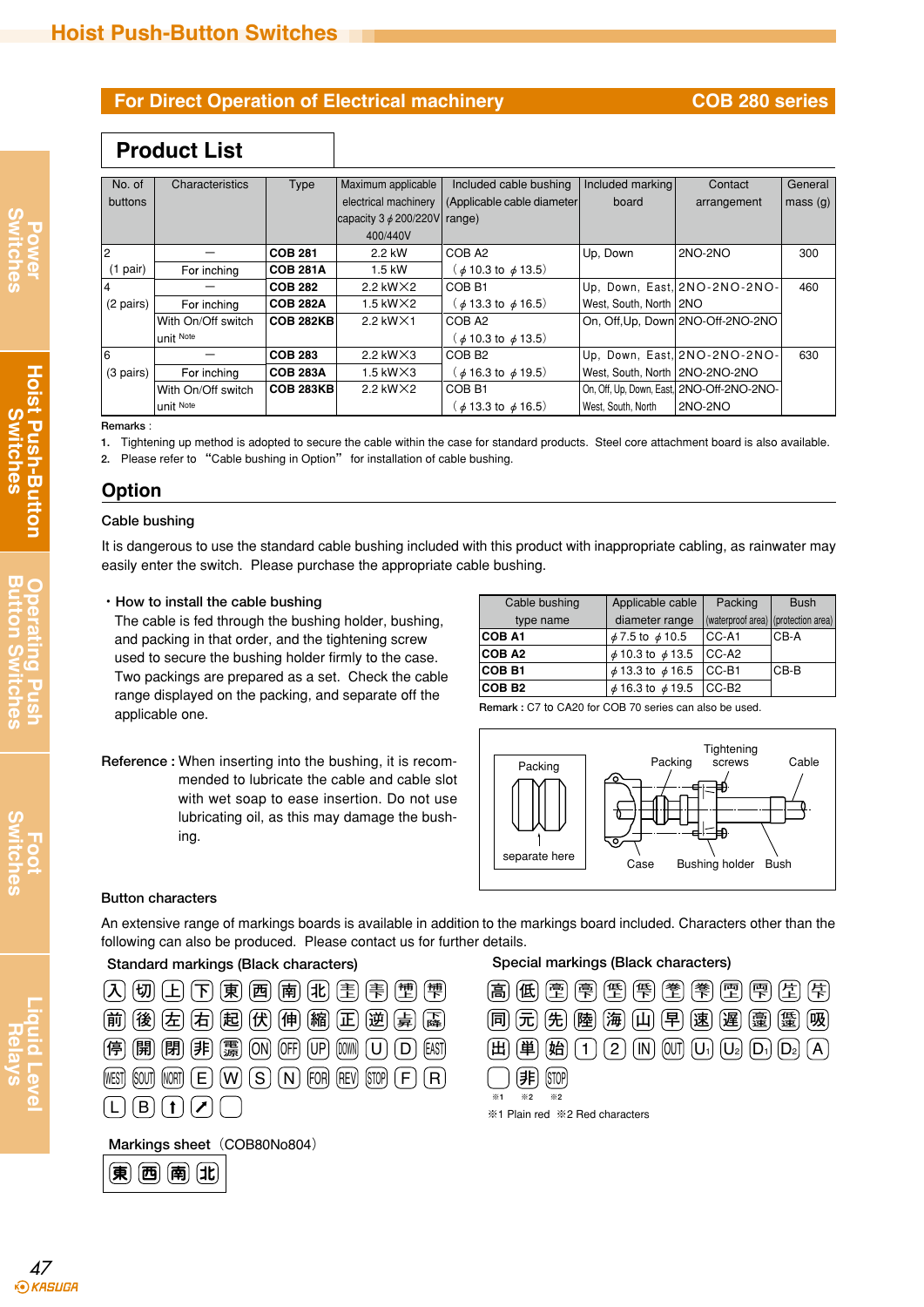**Power Switches**

**Hoist Push-Button Switches**

**Hoist Push-Button Switches** 

**Button Switches Operating Push**

Operating Pus

**Button S** 

**Foot Switches**

Switches

**Liquid Level Relays**

## **Diagram of internal connections**



**Note** : If a different cable diameter is used, please purchase an appropriate cable bushing.